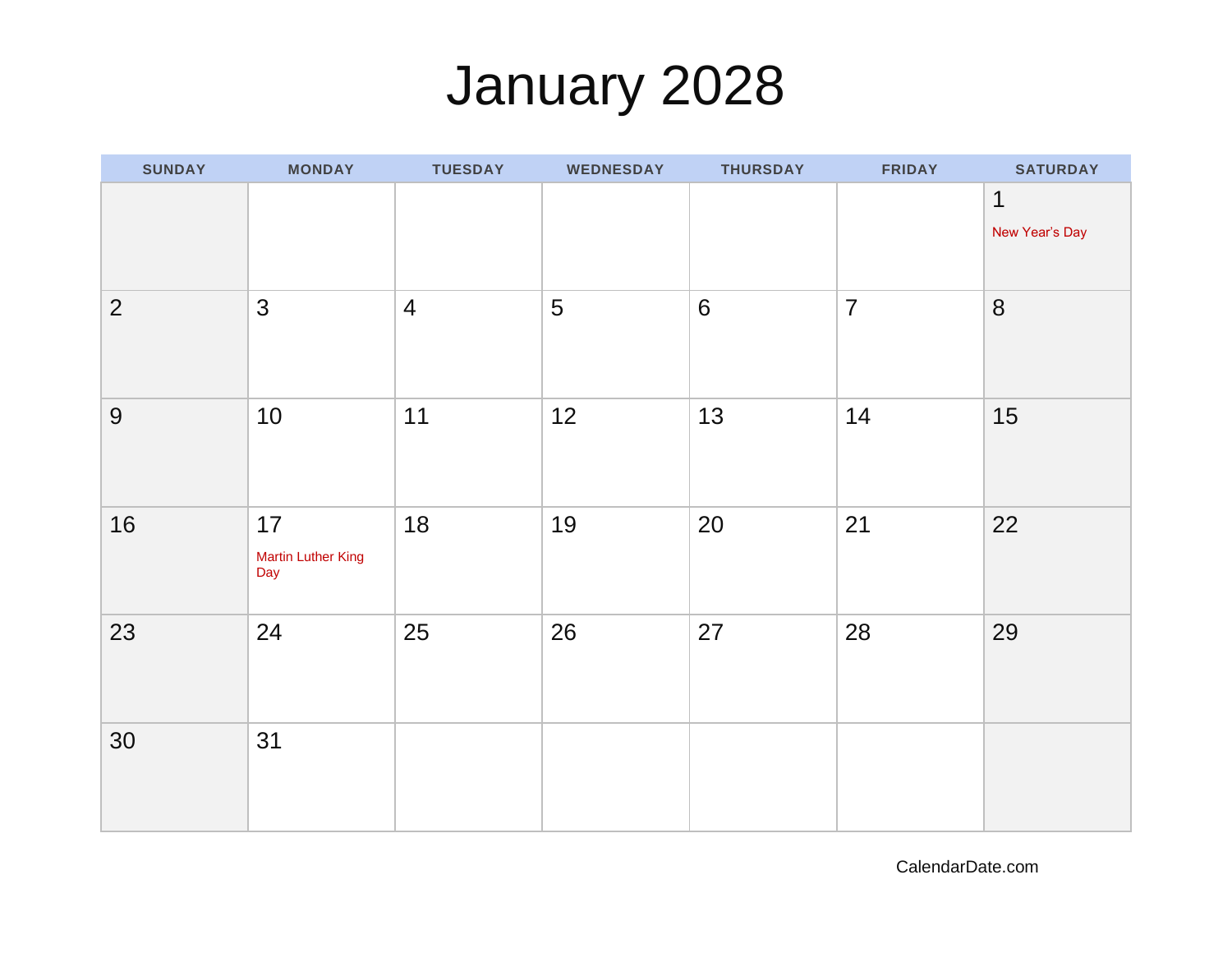## February 2028

| <b>SUNDAY</b>   | <b>MONDAY</b>         | <b>TUESDAY</b> | <b>WEDNESDAY</b> | <b>THURSDAY</b> | <b>FRIDAY</b>  | <b>SATURDAY</b> |
|-----------------|-----------------------|----------------|------------------|-----------------|----------------|-----------------|
|                 |                       | 1              | $\overline{2}$   | $\mathfrak{S}$  | $\overline{4}$ | 5               |
| $6\phantom{1}6$ | $\overline{7}$        | 8              | 9                | 10              | 11             | 12              |
| 13              | 14<br>Valentine's Day | 15             | 16               | 17              | 18             | 19              |
| 20              | 21<br>President's Day | 22             | 23               | 24              | 25             | 26              |
| 27              | 28                    | 29             |                  |                 |                |                 |
|                 |                       |                |                  |                 |                |                 |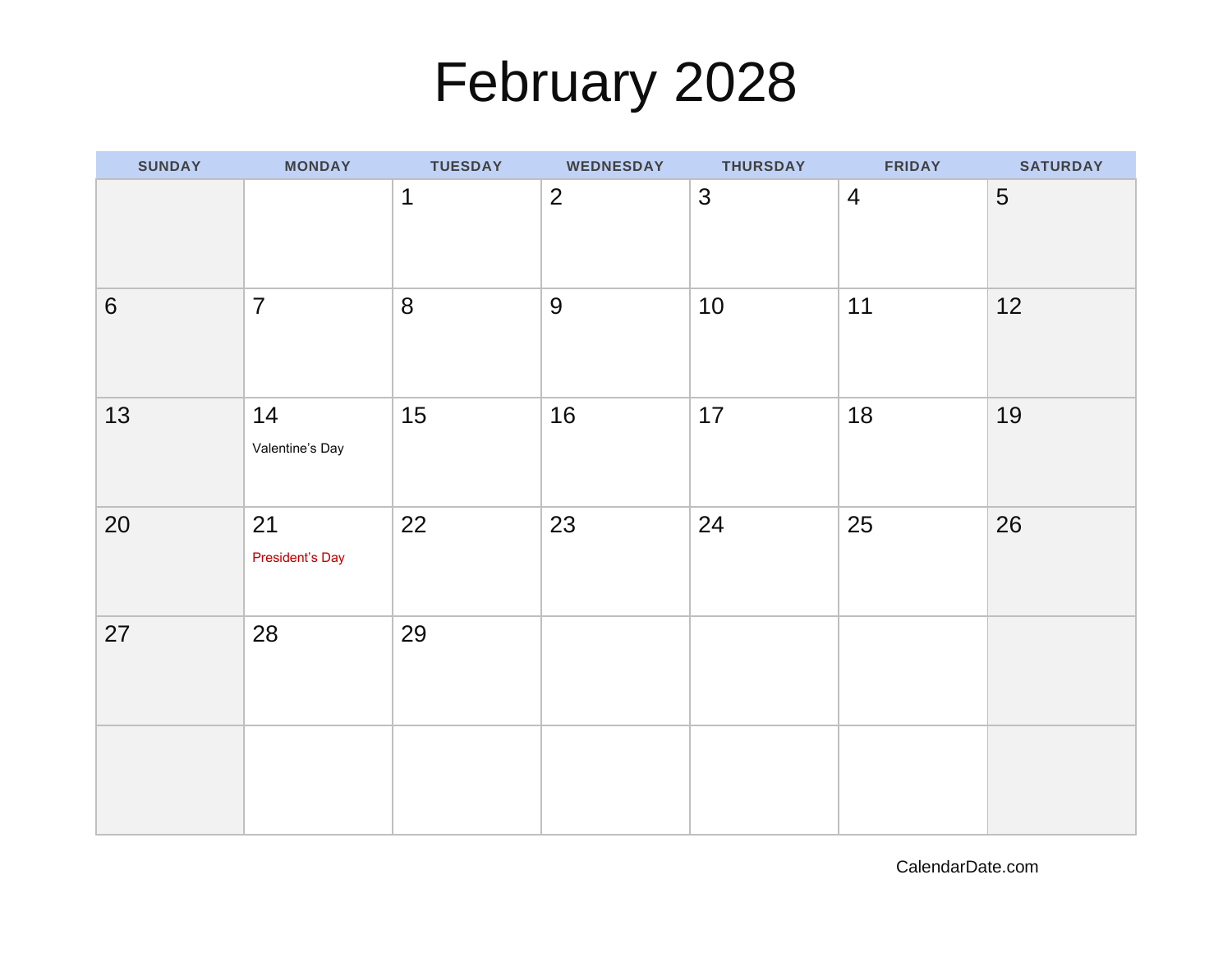### March 2028

| <b>SUNDAY</b>                    | <b>MONDAY</b> | <b>TUESDAY</b> | <b>WEDNESDAY</b> | <b>THURSDAY</b> | <b>FRIDAY</b>          | <b>SATURDAY</b> |
|----------------------------------|---------------|----------------|------------------|-----------------|------------------------|-----------------|
|                                  |               |                | $\mathbf 1$      | $\overline{2}$  | 3                      | $\overline{4}$  |
| $\overline{5}$                   | $6\,$         | $\overline{7}$ | 8                | $9$             | 10                     | 11              |
| 12<br>Daylight Savings<br>Starts | 13            | 14             | 15               | 16              | 17<br>St Patrick's Day | 18              |
| 19                               | 20            | 21             | 22               | 23              | 24                     | 25              |
| 26                               | 27            | 28             | 29               | 30              | 31                     |                 |
|                                  |               |                |                  |                 |                        |                 |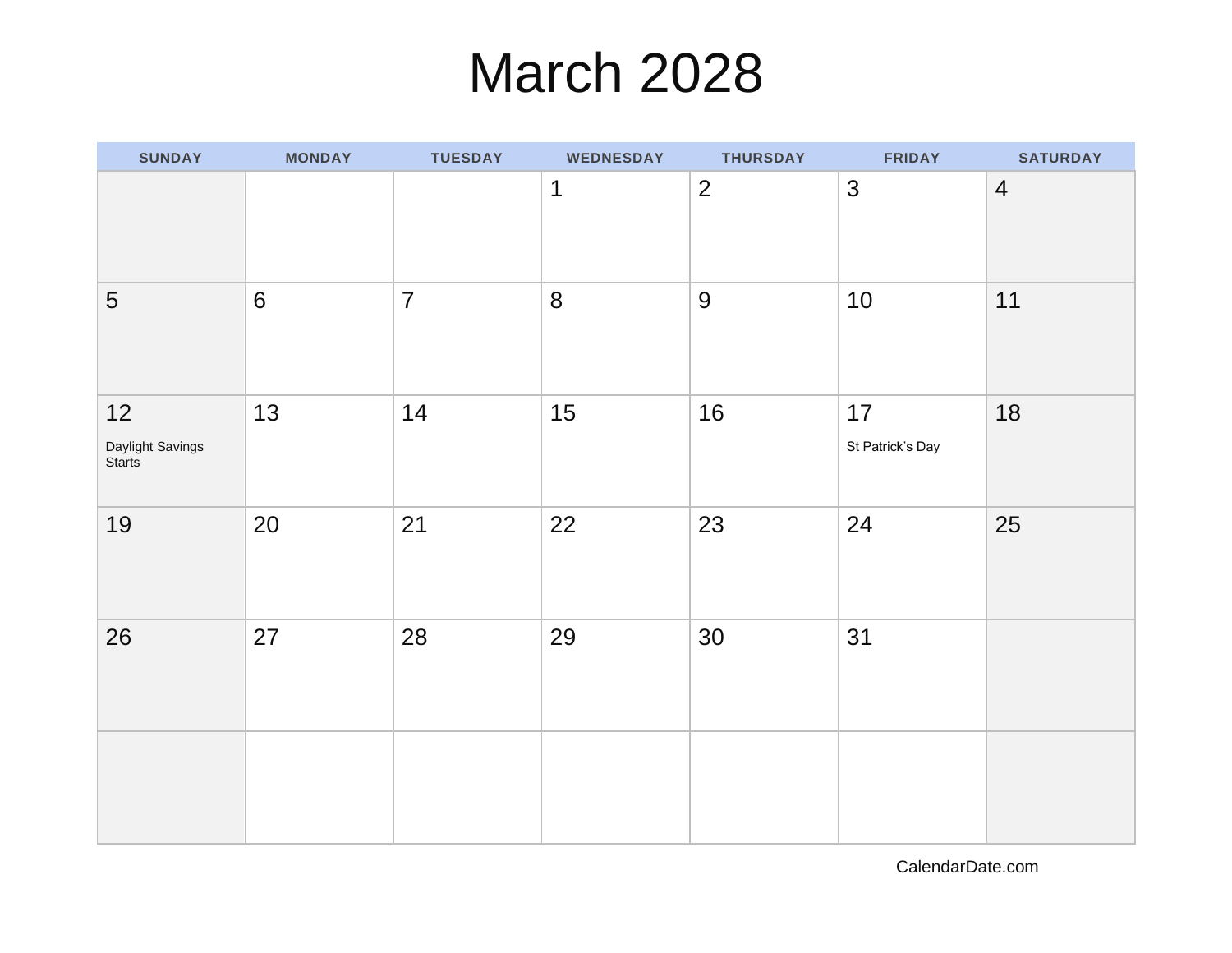# April 2028

| <b>SUNDAY</b>  | <b>MONDAY</b>  | <b>TUESDAY</b> | <b>WEDNESDAY</b> | <b>THURSDAY</b> | <b>FRIDAY</b>  | <b>SATURDAY</b> |
|----------------|----------------|----------------|------------------|-----------------|----------------|-----------------|
|                |                |                |                  |                 |                | $\mathbf 1$     |
| $\overline{2}$ | $\mathfrak{S}$ | $\overline{4}$ | 5                | $6\phantom{1}6$ | $\overline{7}$ | $8\phantom{1}$  |
| 9              | 10             | 11             | 12               | 13              | 14             | 15              |
| 16<br>Easter   | 17             | 18             | 19               | 20              | 21             | 22              |
| 23             | 24             | 25             | 26               | 27              | 28             | 29              |
| 30             |                |                |                  |                 |                |                 |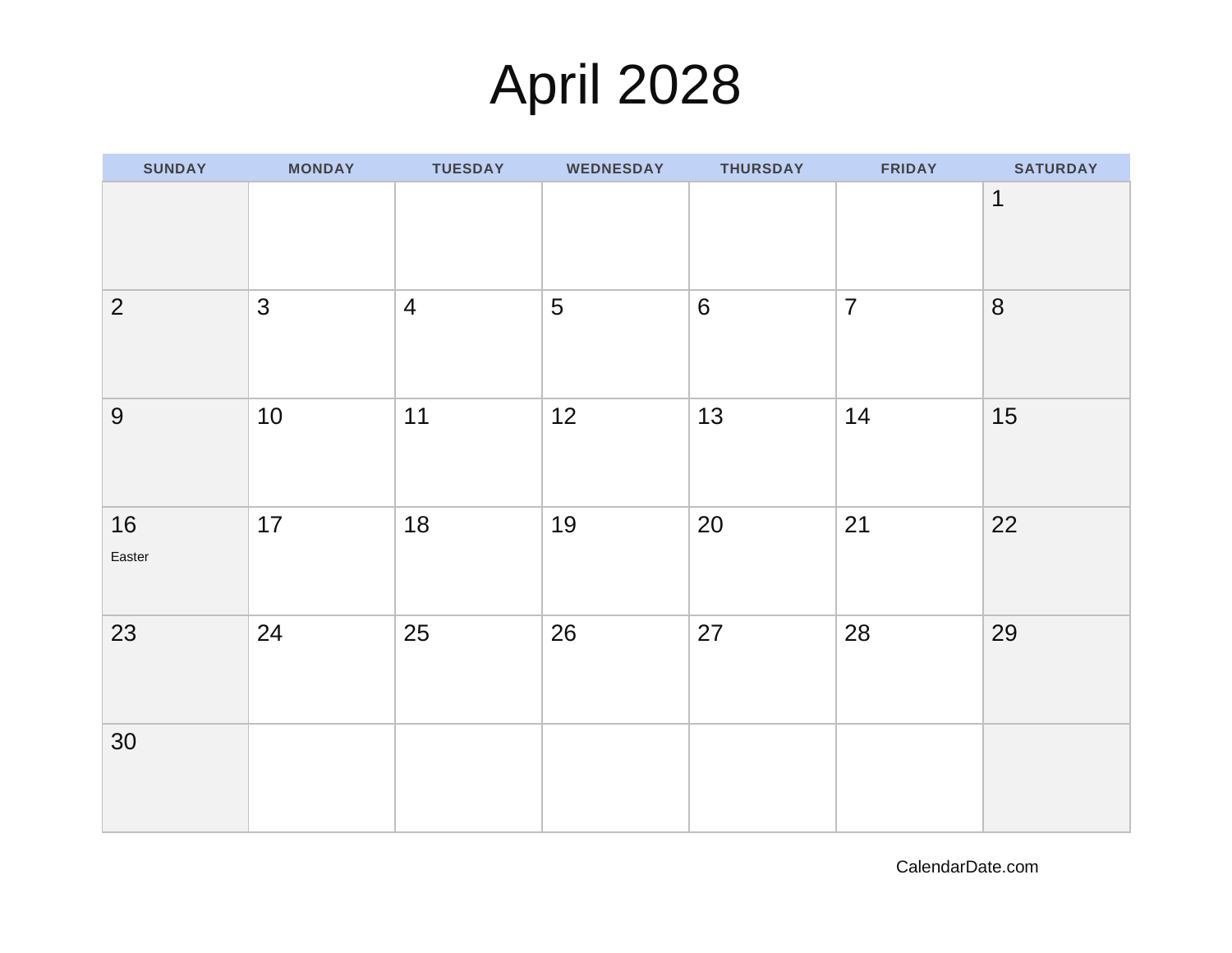## May 2028

| <b>SUNDAY</b>      | <b>MONDAY</b>             | <b>TUESDAY</b> | <b>WEDNESDAY</b> | <b>THURSDAY</b> | <b>FRIDAY</b> | <b>SATURDAY</b> |
|--------------------|---------------------------|----------------|------------------|-----------------|---------------|-----------------|
|                    | 1                         | $\overline{2}$ | 3                | $\overline{4}$  | 5             | $6\phantom{1}6$ |
| $\overline{7}$     | $8\phantom{1}$            | 9              | 10               | 11              | 12            | 13              |
| 14<br>Mother's Day | 15                        | 16             | 17               | 18              | 19            | 20              |
| 21                 | 22                        | 23             | 24               | 25              | 26            | 27              |
| 28                 | 29<br><b>Memorial Day</b> | 30             | 31               |                 |               |                 |
|                    |                           |                |                  |                 |               |                 |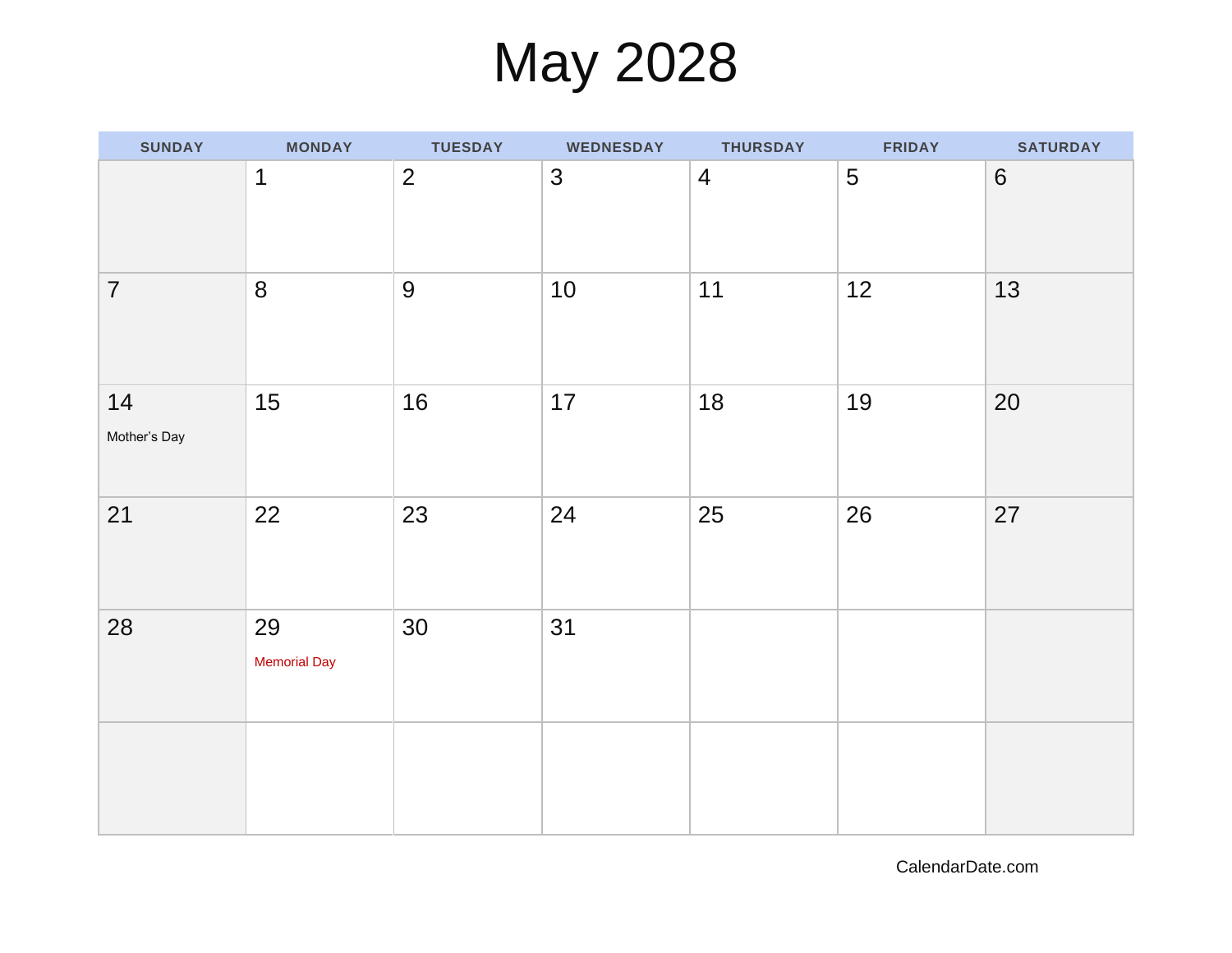### June 2028

| <b>SUNDAY</b>      | <b>MONDAY</b> | <b>TUESDAY</b> | <b>WEDNESDAY</b> | <b>THURSDAY</b> | <b>FRIDAY</b>  | <b>SATURDAY</b> |
|--------------------|---------------|----------------|------------------|-----------------|----------------|-----------------|
|                    |               |                |                  | $\mathbf 1$     | $\overline{2}$ | 3               |
| $\overline{4}$     | 5             | $6\,$          | $\overline{7}$   | $8\phantom{1}$  | 9              | 10              |
| 11                 | 12            | 13             | 14               | 15              | 16             | 17              |
| 18<br>Father's Day | 19            | 20             | 21               | 22              | 23             | 24              |
| 25                 | 26            | 27             | 28               | 29              | 30             |                 |
|                    |               |                |                  |                 |                |                 |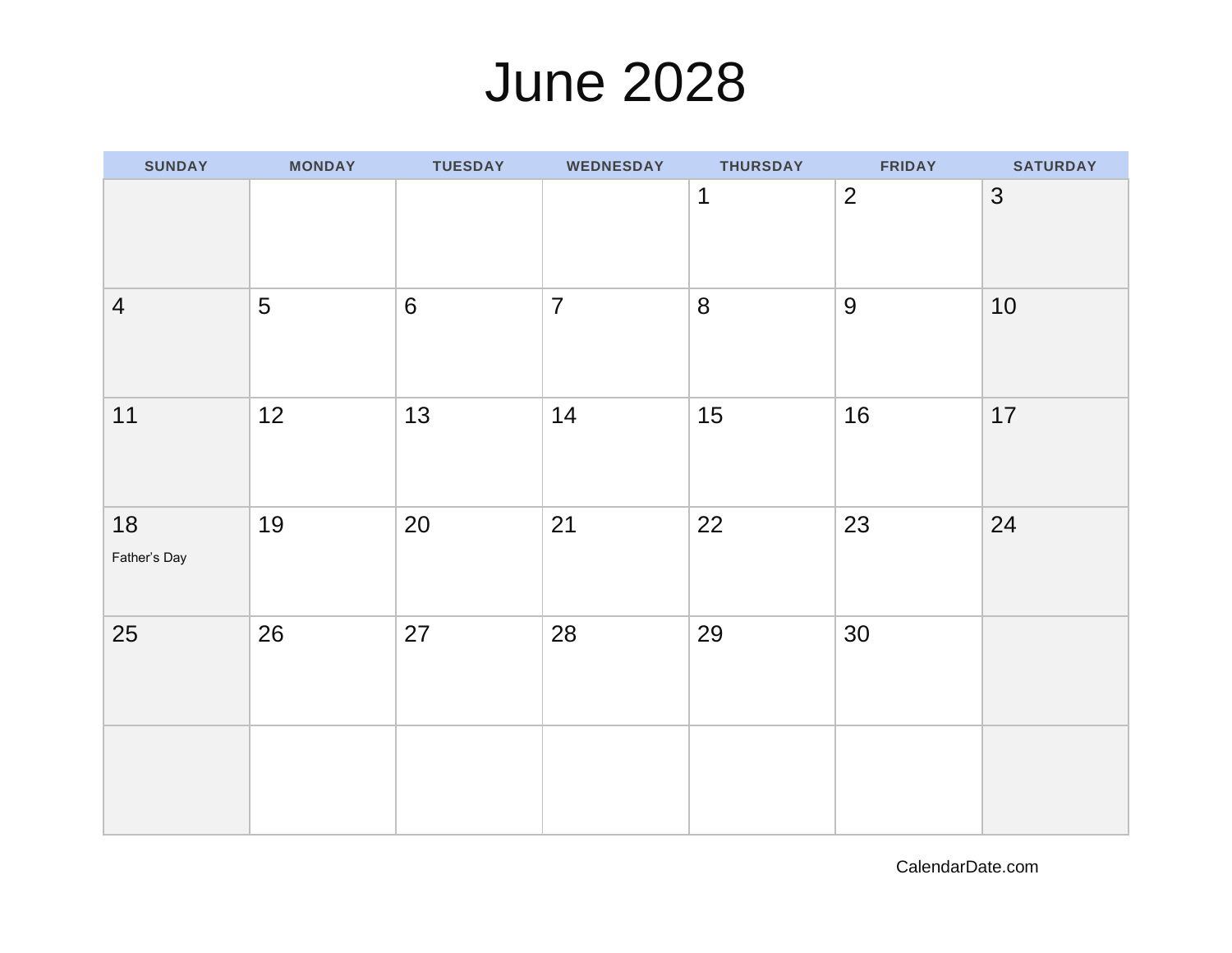# July 2028

| <b>SUNDAY</b>  | <b>MONDAY</b>  | <b>TUESDAY</b>                     | <b>WEDNESDAY</b> | <b>THURSDAY</b> | <b>FRIDAY</b>  | <b>SATURDAY</b> |
|----------------|----------------|------------------------------------|------------------|-----------------|----------------|-----------------|
|                |                |                                    |                  |                 |                | $\mathbf{1}$    |
| $\overline{2}$ | $\mathfrak{S}$ | $\overline{4}$<br>Independence Day | 5                | $\sqrt{6}$      | $\overline{7}$ | 8               |
| 9              | 10             | 11                                 | 12               | 13              | 14             | 15              |
| 16             | 17             | 18                                 | 19               | 20              | 21             | 22              |
| 23             | 24             | 25                                 | 26               | 27              | 28             | 29              |
| 30             | 31             |                                    |                  |                 |                |                 |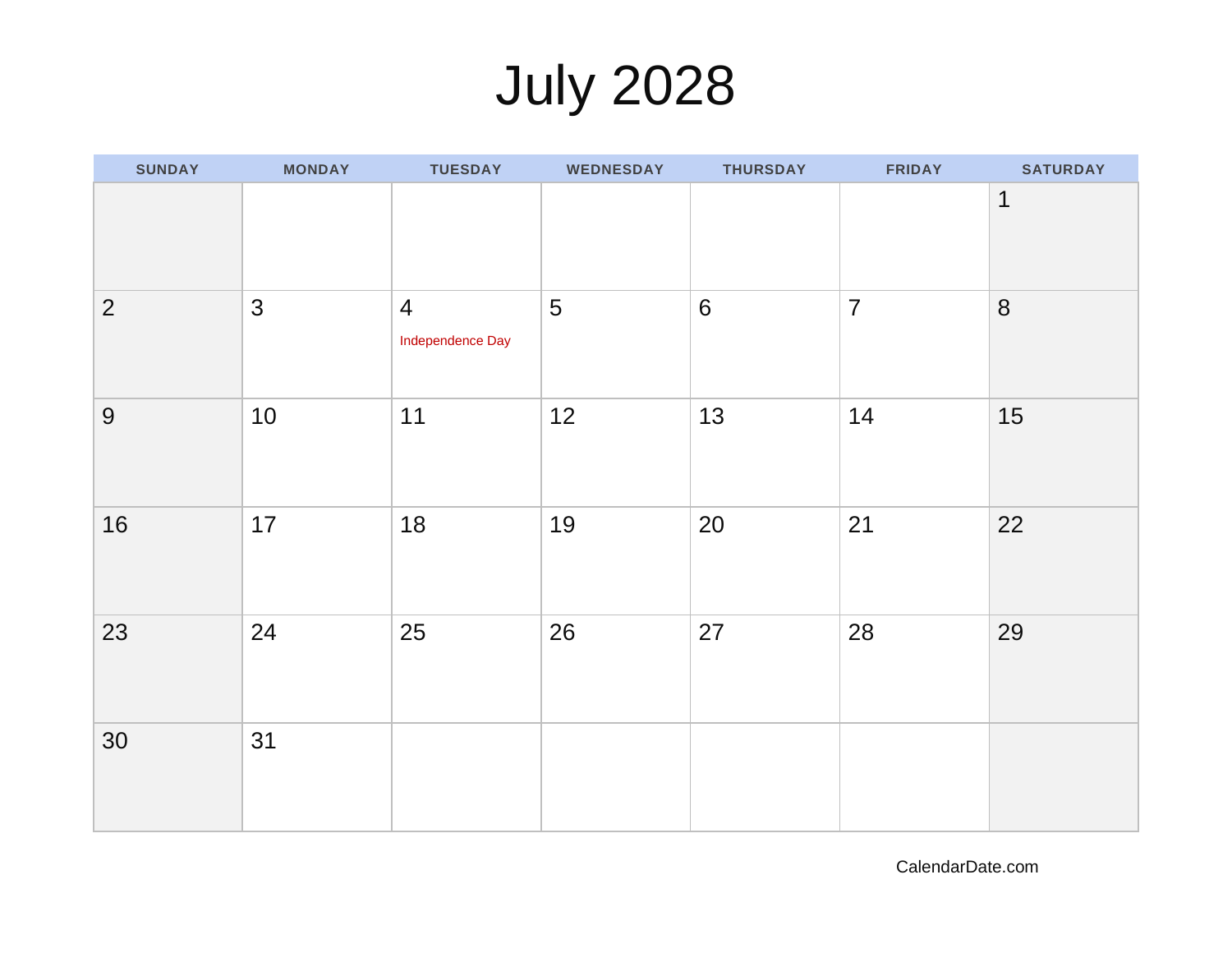# August 2028

| <b>SUNDAY</b>  | <b>MONDAY</b>  | <b>TUESDAY</b> | <b>WEDNESDAY</b> | <b>THURSDAY</b> | <b>FRIDAY</b>  | <b>SATURDAY</b> |
|----------------|----------------|----------------|------------------|-----------------|----------------|-----------------|
|                |                | $\mathbf 1$    | $\overline{2}$   | $\mathfrak{S}$  | $\overline{4}$ | 5               |
| $6\phantom{a}$ | $\overline{7}$ | 8              | 9                | 10              | 11             | 12              |
| 13             | 14             | 15             | 16               | 17              | 18             | 19              |
| 20             | 21             | 22             | 23               | 24              | 25             | 26              |
| 27             | 28             | 29             | 30               | 31              |                |                 |
|                |                |                |                  |                 |                |                 |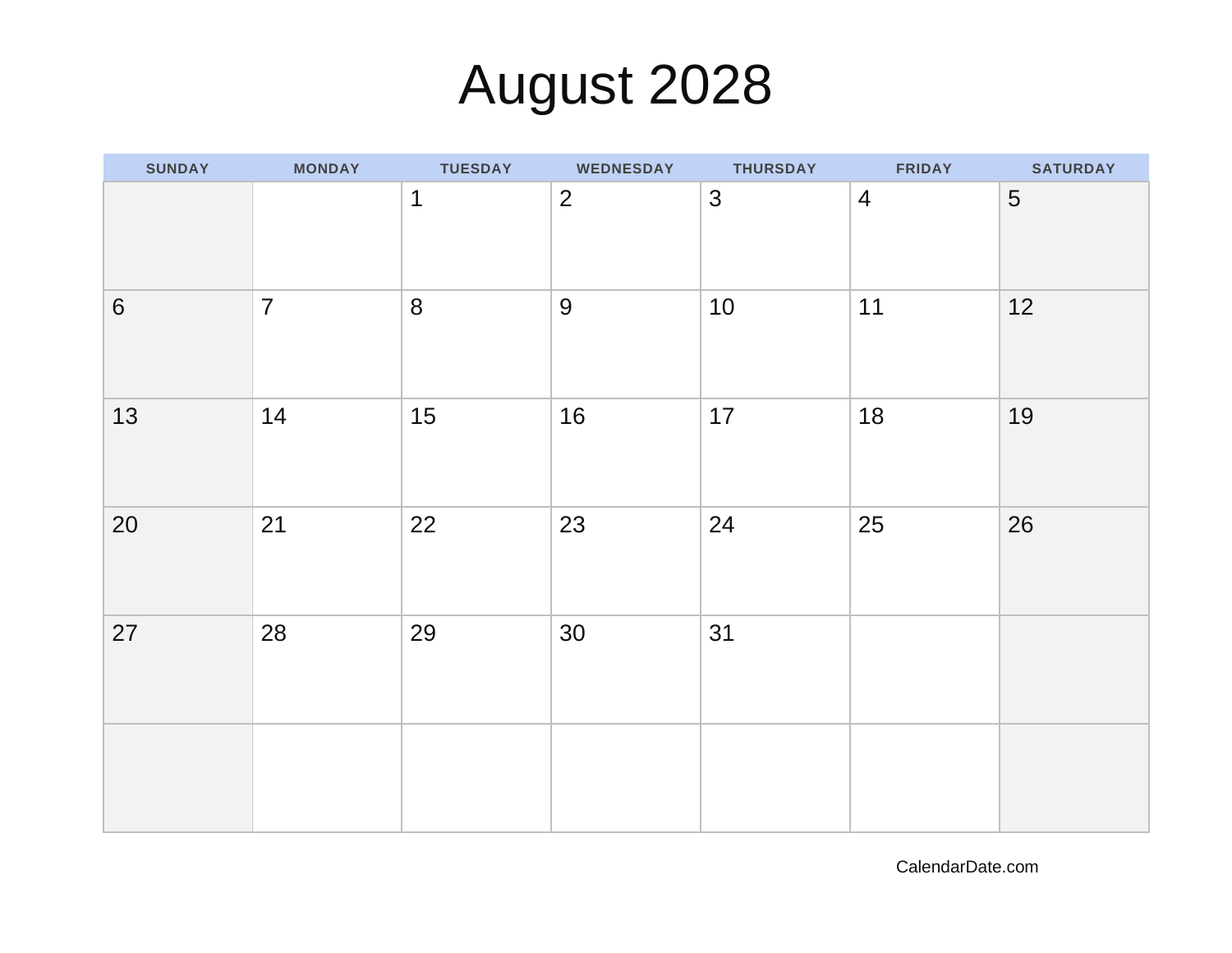## September 2028

| <b>SUNDAY</b>  | <b>MONDAY</b>                      | <b>TUESDAY</b> | <b>WEDNESDAY</b> | <b>THURSDAY</b> | <b>FRIDAY</b> | <b>SATURDAY</b> |
|----------------|------------------------------------|----------------|------------------|-----------------|---------------|-----------------|
|                |                                    |                |                  |                 | $\mathbf 1$   | $\overline{2}$  |
| $\mathfrak{S}$ | $\overline{4}$<br><b>Labor Day</b> | 5              | $6\,$            | $\overline{7}$  | 8             | 9               |
| 10             | 11                                 | 12             | 13               | 14              | 15            | 16              |
| 17             | 18                                 | 19             | 20               | 21              | 22            | 23              |
| 24             | 25                                 | 26             | 27               | 28              | 29            | 30              |
|                |                                    |                |                  |                 |               |                 |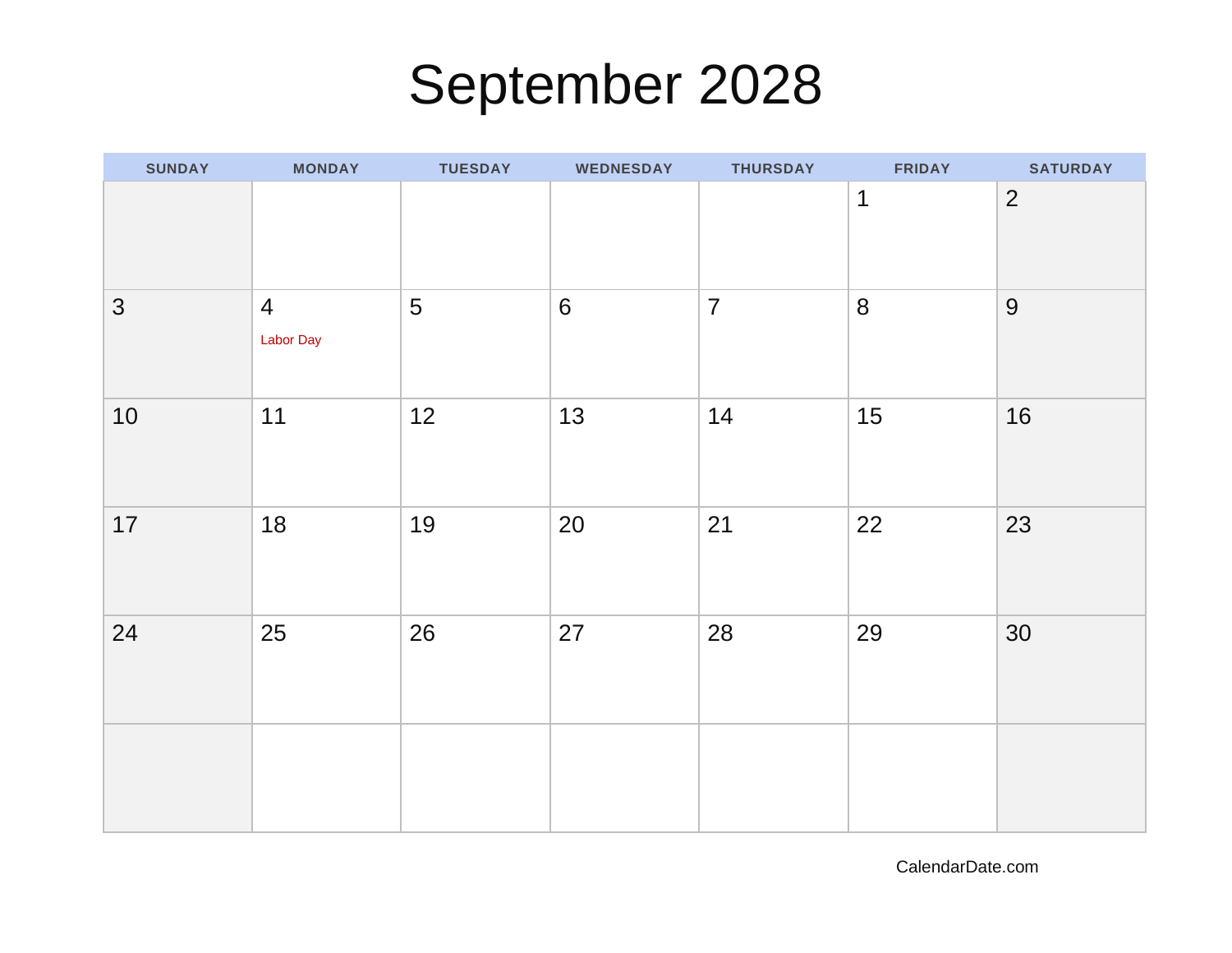### October 2028

| SUNDAY      | <b>MONDAY</b>            | <b>TUESDAY</b>  | <b>WEDNESDAY</b> | <b>THURSDAY</b> | <b>FRIDAY</b>  | <b>SATURDAY</b> |
|-------------|--------------------------|-----------------|------------------|-----------------|----------------|-----------------|
| $\mathbf 1$ | $\overline{2}$           | 3               | $\overline{4}$   | 5               | $6\phantom{1}$ | $\overline{7}$  |
| 8           | 9<br><b>Columbus Day</b> | 10              | 11               | 12              | 13             | 14              |
| 15          | 16                       | 17              | 18               | 19              | 20             | 21              |
| 22          | 23                       | 24              | 25               | 26              | 27             | 28              |
| 29          | 30                       | 31<br>Halloween |                  |                 |                |                 |
|             |                          |                 |                  |                 |                |                 |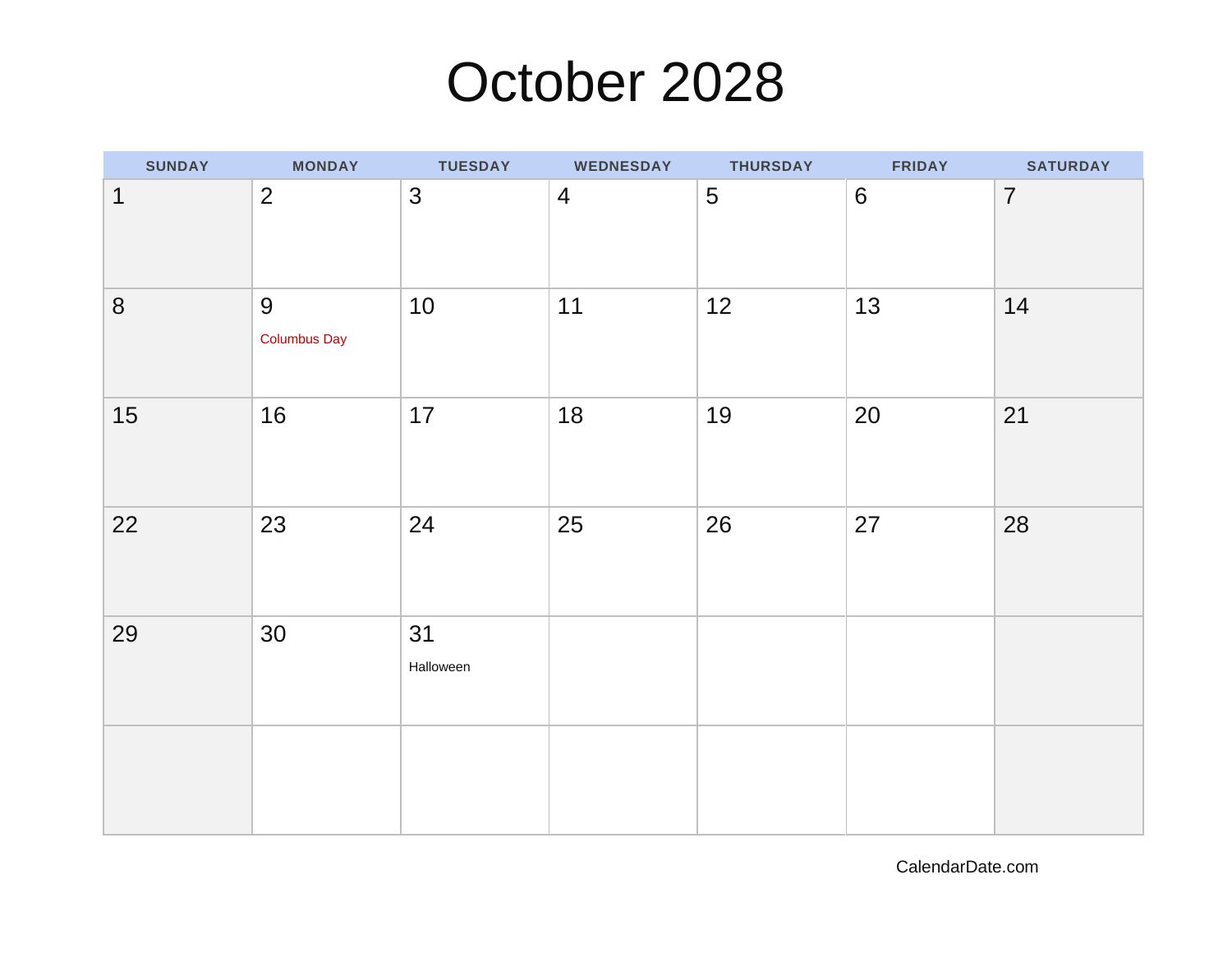### November 2028

| <b>SUNDAY</b>                 | <b>MONDAY</b> | <b>TUESDAY</b> | <b>WEDNESDAY</b> | <b>THURSDAY</b>    | <b>FRIDAY</b> | <b>SATURDAY</b>           |
|-------------------------------|---------------|----------------|------------------|--------------------|---------------|---------------------------|
|                               |               |                | $\mathbf 1$      | $\overline{2}$     | 3             | $\overline{4}$            |
| 5<br>Daylight Savings<br>Ends | $6\,$         | $\overline{7}$ | 8                | 9                  | 10            | 11<br><b>Veterans Day</b> |
| 12                            | 13            | 14             | 15               | 16                 | 17            | 18                        |
| 19                            | 20            | 21             | 22               | 23<br>Thanksgiving | 24            | 25                        |
| 26                            | 27            | 28             | 29               | 30                 |               |                           |
|                               |               |                |                  |                    |               |                           |